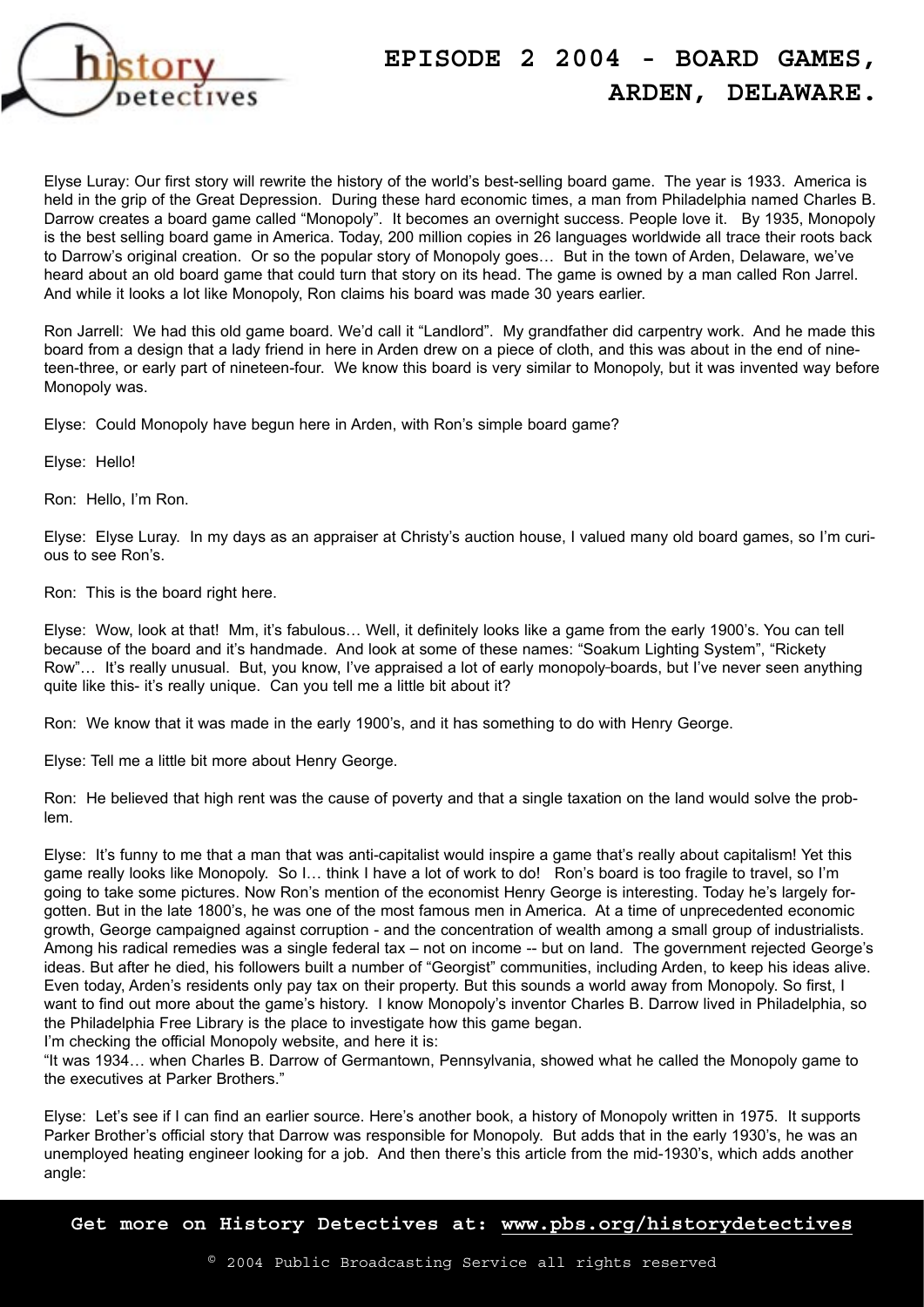

## **EPISODE 2 2004 - BOARD GAMES, ARDEN, DELAWARE.**

Elyse: "It says here that Charles Darrow in 1931 decided to invent a game to lighten the cheerless evenings at home", which makes sense, he's unemployed, it's the Great Depression. It also says Darrow tried to sell Monopoly to Parker Brothers, but they turned him down. So he hired a printer, made copies, and sold the game himself.

Elyse: "…it became extremely successful and very popular. And then Parker Brothers eventually went on to buy the game, giving Mr. Darrow a commission on each game that was sold. It's a rags to riches story! Darrow is down on his luck, sees an opportunity, and takes a chance. But, if all this is true, then Ron's board couldn't have inspired Monopoly. So what's going on? I need to find out just how similar Ron's Landlord's Game and Monopoly really are. To do that, I've come to New York City, where the Forbes Gallery has a virtual monopoly on old Monopoly boards. The gallery bought some of these games for tens of thousands of dollars, including some made by Darrow himself.

Elyse: Now this is amazing. This is Charles Darrow's original and first set of Monopoly. Now you notice it's round, and the story has it that it was made for his kitchen table for him to play with his friends and family. It's made of oil cloth- a lot of the early Monopoly boards were made of oil cloth- and it's handmade- just by looking at it you can tell that all the pieces, the painting on it, everything is hand done. This doesn't look much like Ron's board!

Elyse: This is another example of Charles Darrow's original Monopoly board. Now this time it's square, and I'm going to compare this to Ron's board. The first thing I look at are the four corners. Monopoly has "Go" on the lower right hand side and here we have "Mother Earth".

On the lower left hand side we have Jail on the Landlord's Game, and jail on the Monopoly game.

And very similarly, up to the upper left hand side we have "Free Parking" on Monopoly, and the Landlord's Game says "Central Park Free". And both have "Go to Jail" on the upper right hand side. The second thing I'm noticing is that the railroads- we all love the railroads- and in the real Monopoly board they're in the middle of each board, and in this Landlord's Game, they're also right in the middle of the board as well. So Monopoly and Ron's Landlord's game are remarkably similar. There must be a link between them… but what is it? Back in the archives I'm looking for a connection, and I think I might have found something. It's in the December 1935 issue of Fortune Magazine, in a column called "Off the Record".

Elyse: "New as the game is, it already has a legend attached to it…that it was invented by the economist Henry George! Just as Ron suggested. But there's more, "But its inventor, Charles B. Darrow of Philadelphia, never heard of Henry George." So there's a conflict. Charles Darrow claimed to have created the game in 1931, but this article suggests the inventor was Henry George! I want to check out Monopoly's patent. And going through the patent numbers on some old boards I've found something interesting. Boards made before 1949 have two patent numbers. So I'm looking these up on the Patent Office website.

Elyse: Well, as expected, one of these numbers is Charles Darrow's Monopoly- December 31<sup>st</sup>, 1935. Let's see what the second patent comes up with… Wow! The Landlord's Game! And it looks very much like Ron's! But the patent on this is September 23<sup>rd</sup>, 1924, and Ron thinks that his game was made around 1903, 1904. So I'm going to go see if I can find some earlier patents. To get the number for a patent this old, I need to call a patent library for some help. Do you have a directory of names of inventors from 1904 or 1905? (writing) …748626. What do you know, the "Landlord's Game", patented January 5th, 1904. And whose name's on it? Not Charles Darrow or Henry George, someone named Lizzie Magie. Now we have another creator! So who is she? We know from her patent that Lizzie Magie lived in Washington D.C, so I'm searching her hometown newspapers to try to find out something about her. Here she is!

Elyse: Listen to this: "Very likely your grandma and your grandpa played Monopoly. Why not? It isn't new. Truth to tell, Lizzie Magie took out a patent in 1904, and the game was called the Landlord Game. And what's even better is there's a picture of her, and in the picture she's holding in one hand, the Landlord game, and what appears to be a handmade Monopoly game. So 30 years before Darrow went to Parker Brothers, Lizzie Magie had created the Landlord's game. By putting her patent number on the first Monopoly boards Parker Brothers acknowledged her role in creating their game. Listen to this.

Elyse: "A large firm which manufactures games bought out her patent for \$500". So, basically, Parker Brothers bought her out. It looks like Lizzie Magie's Landlord's Game did inspire Monopoly. But I still haven't found the connection with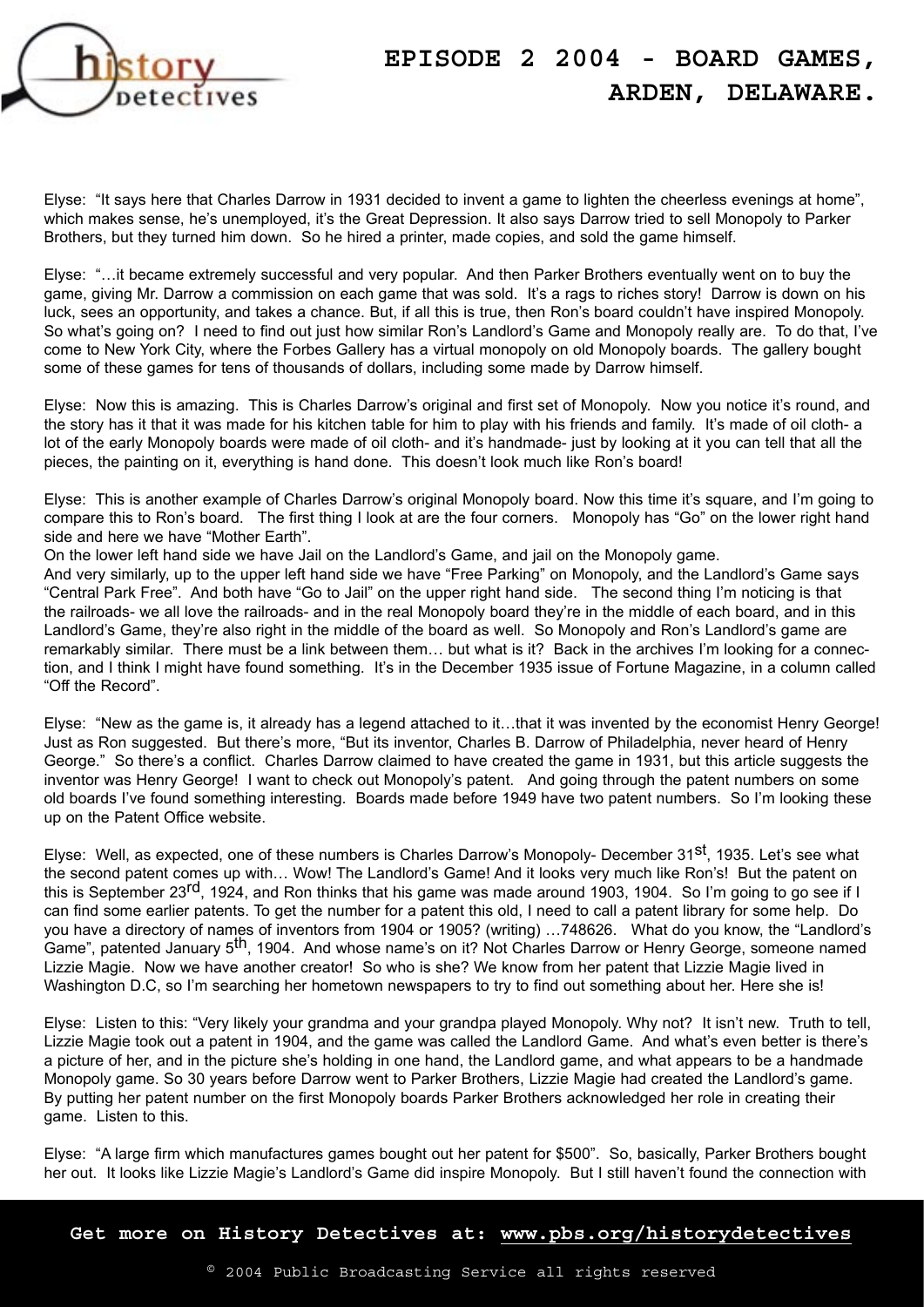

## **EPISODE 2 2004 - BOARD GAMES, ARDEN, DELAWARE.**

Henry George. This article might have the answer. It says that: "As a follower of the principles of the famous "single taxer" of the nineteenth century, Lizzie Magie still holds the Henry George School of Social Science in her home." So Lizzie Magie was a Georgist! But if Lizzie Magie was a critic of capitalism, why did she invent a game celebrating it? I'm hoping to find an answer at the Henry George birthplace and museum in Philadelphia. This museum highlights George's social activism and the tremendous impact of his radical ideas. Museum Curator Dan Sullivan believes that with her Landlord's Game, Lizzie Magie found the perfect medium to spread George's message.

Dan Sullivan: George always continued to have followers that stayed true to his ideas and as they developed ways to keep the message alive, they had to find things that people would pay attention to- and people liked to play games back then.

Elyse: According to Dan, Lizzie Magie's game played like Monopoly, but had a second round that taught just how unfair monopolies can be. Dan sees Georgist ideas painted all over Ron's board.

Dan: Ah, "Slambang trolley", Henry George was against trolley monopolies. As you go around here there's railroads all over it, because the railroads were the number one monopoly, Henry George fought railroads even before he got involved with the question of land monopoly. Um, where it says "Go to Jail", It's "Go to Jail, No Trespassing", because it's Lord Blueblood's estate. All through this, there's the notion that real estate is the mother of monopolies.

Elyse: Either you got rich, or you went bankrupt!

Dan: Which really is the message of the game, that there is something wrong with playing life that way.

Elyse: But how did a game promoting social equality become cutthroat, capitalistic Monopoly? To find out, I've come to Portland, Oregon to visit top board game expert, Tom Forsyth.

Thomas Forsyth: Yeah! I've brought along a game that I wanted to show you here.

Elyse: Ahhh!!

Tom: Take a look at this. This is Lizzie Magie's self-published Landlord's Game.

Elyse: It's in such good condition…

Thomas: Now, this game was designed to be played by Lizzie's original rules. But many people were bored by the Georgist part of the game –it was too slow. So they started to change it- they changed the rules, they changed the board, they made it more exciting… more like modern Monopoly!

Elyse: According to Thomas, it was probably one of these adaptations that Charles Darrow came across in the 1930's, by which time the game's Georgist connection had been largely forgotten. Yet Thomas has never seen an early board making the direct link between the Landlord's Game and Monopoly. As he compares Lizzie Magie's game, Ron's board, and Monopoly, he sees something remarkable. In Monopoly, properties are grouped in twos and threes by color. In Lizzie Magie's game they're separate. But what about Ron's board?

Thomas: Look at this, these capital letters on this board:  $A - A$ ,  $B - B - B$ , C's. Take a look at this in comparison to Monopoly. What do you see here?

Elyse: The grouping of property! It's just like the colors!

Thomas: This is the Landlord's Game, this board is Monopoly, it's both! It's the "missing link" between the two. It's what we've been looking for. And it's really an incredible find!

Elyse: So the Landlord's Game evolved into Monopoly by people like Ron's grandfather making their own versions. According to Thomas, that isn't the only thing that's special about Ron's board.

**Get more on History Detectives at: www.pbs.org/historydetectives**